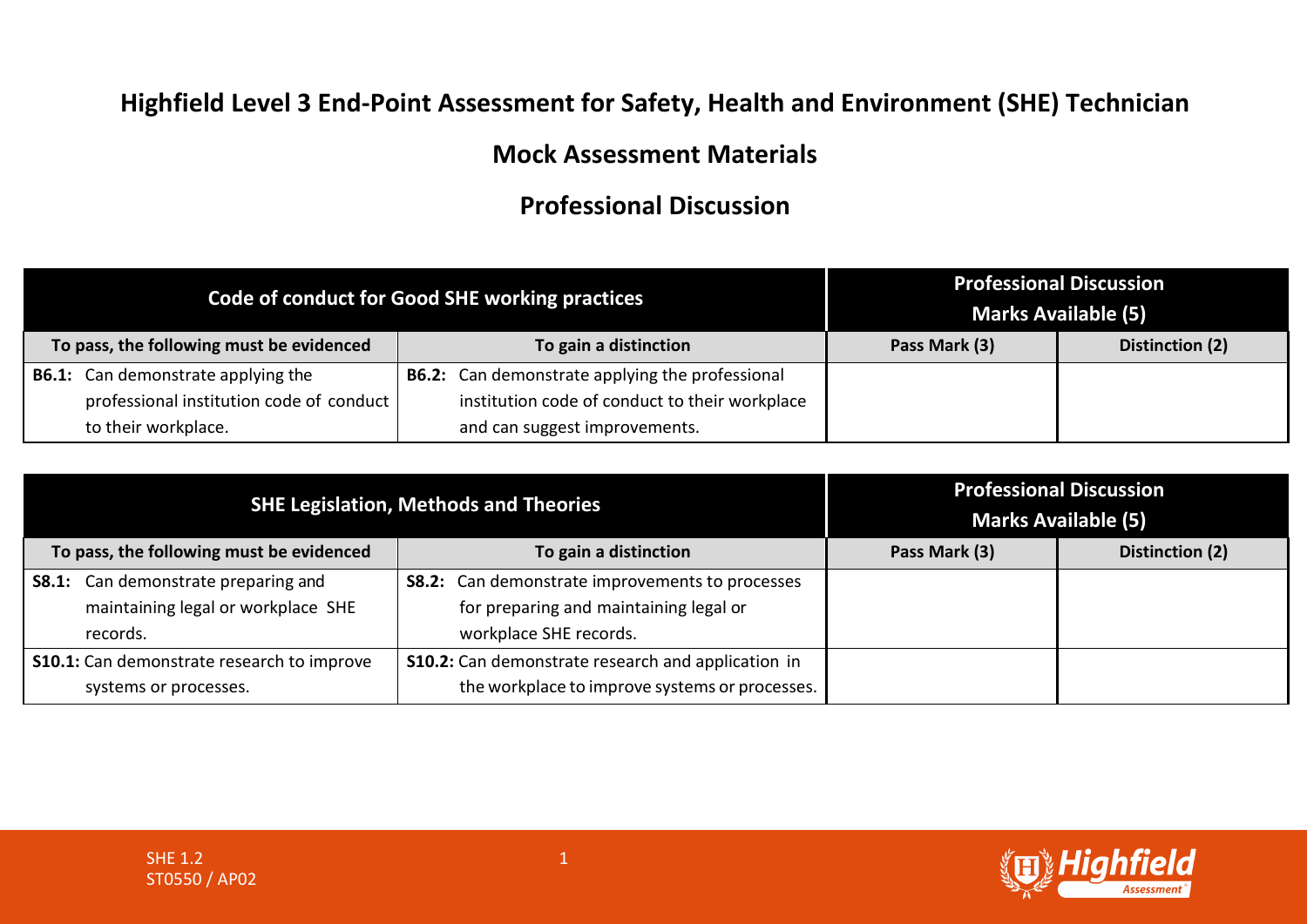|                                                     | Measuring performance and accident investigation            |               | <b>Professional Discussion</b><br><b>Marks Available (5)</b> |
|-----------------------------------------------------|-------------------------------------------------------------|---------------|--------------------------------------------------------------|
| To pass, the following must be evidenced            | To gain a distinction                                       | Pass Mark (3) | Distinction (2)                                              |
| <b>S6.1:</b> Can demonstrate assisting in the       | <b>S6.2:</b> Can demonstrate assisting and improving in the |               |                                                              |
| implementation of SHE inspections and               | implementation of SHE inspections and                       |               |                                                              |
| monitoring systems.                                 | monitoring systems.                                         |               |                                                              |
| <b>S11.1:</b> Can demonstrate managing or assisting | <b>S11.2:</b> Can demonstrate leading an incident           |               |                                                              |
| in an incident investigation.                       | investigation and embedding the lessons learnt.             |               |                                                              |

|                                                                                                                                       | <b>Communication and Presentation</b>                                                                                   |               | <b>Professional Discussion</b><br><b>Marks Available (5)</b> |
|---------------------------------------------------------------------------------------------------------------------------------------|-------------------------------------------------------------------------------------------------------------------------|---------------|--------------------------------------------------------------|
| To pass, the following must be evidenced                                                                                              | To gain a distinction                                                                                                   | Pass Mark (3) | Distinction (2)                                              |
| <b>S9.1:</b> Can demonstrate assisting the<br>management team in maintaining<br>existing relationships with external<br>stakeholders. | <b>S9.2:</b> Can demonstrate independently establishing or<br>managing new relationships with external<br>stakeholders. |               |                                                              |
| <b>S13.1:</b> Can demonstrate gaining contributions                                                                                   | <b>S13.2:</b> Can demonstrate working with other internal                                                               |               |                                                              |
| and expertise of other internal                                                                                                       | departments to achieve mutual benefits to both                                                                          |               |                                                              |
| departments.                                                                                                                          | departments.                                                                                                            |               |                                                              |